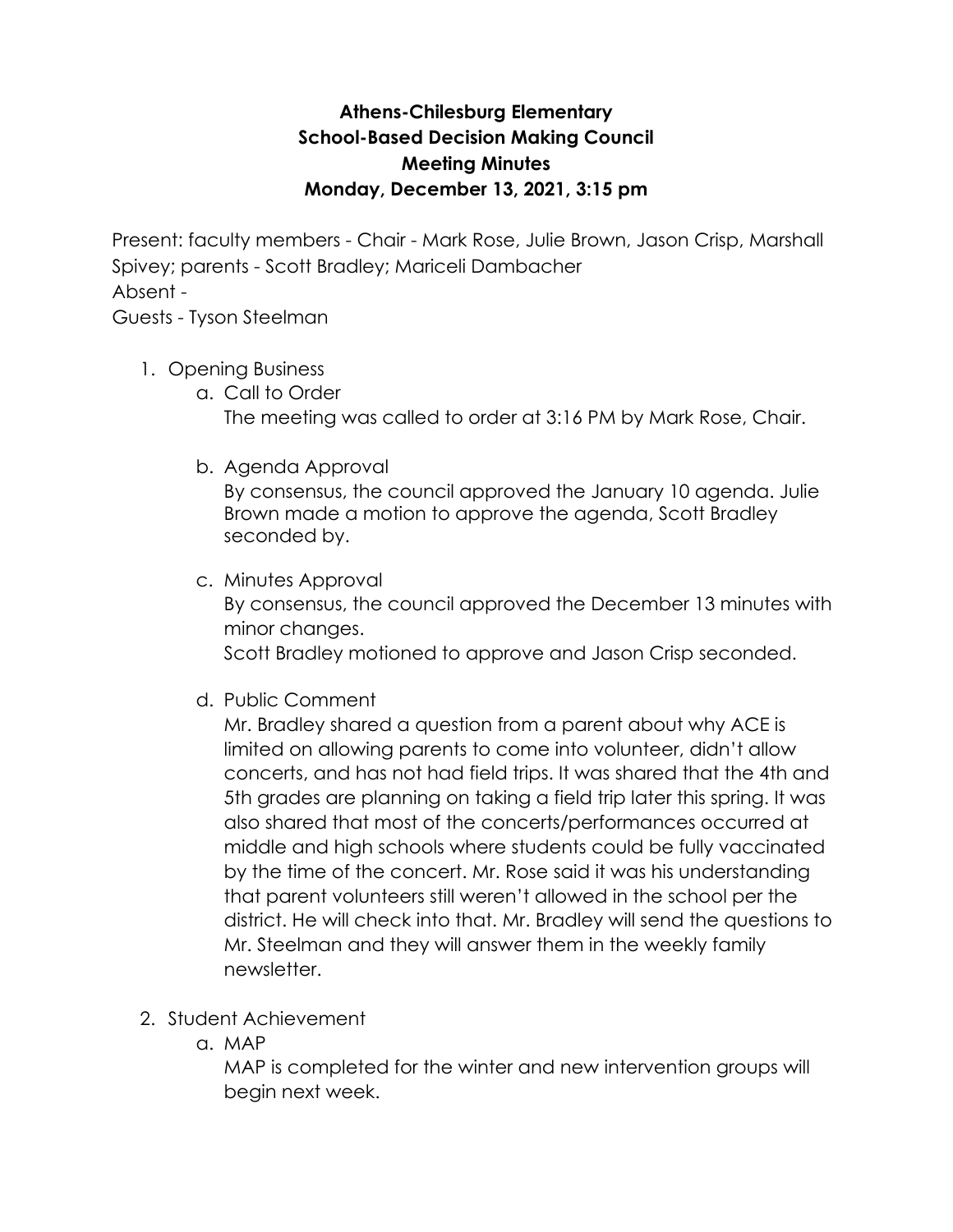## b. EoS

We have had 2 school-wide rewards. Students have responded well to these. We have only had 1 office referral since the start of the school year.

## 3. Budget

a. Munis

The school budget was reviewed and approved by consensus. The cut-off date to order things for this year is the end of February/early March. Julie Brown motioned to approve and Marshall Spivey seconded.

- 4. School Improvement Planning
	- a. NAEP Testing (4th grade Feb. 15) 4th grade will be participating in the National Achievement test on February 15.
	- b. Math Night Feb. 24 from 5-7 (Zoom) ACE's Math Night will be on February, 24 from 5-7. As of right now, this will be via Zoom. Teachers will create a plan for this night that will be shared with the parents at a later date.

## 5. Review

- a. District Mission & Vision Mr. Rose reviewed the district's mission and vision with the council.
- b. School Mission, Vision & Beliefs Mr. Rose reviewed the school's mission, vision, and beliefs with the council.
- c. Attendance

Our YTD attendance is 96.63% attendance.

d. PTA

The rock wall purchased by the PTA is up and working. It has been a huge success during gym time! The PTA also sponsored a teacher luncheon in December. The food was delicious and the staff greatly appreciated it!

e. ESSER II Funds (Staff, Purchases) ESSER II Funds were used to purchase Literacy Footprints and LLI kits.